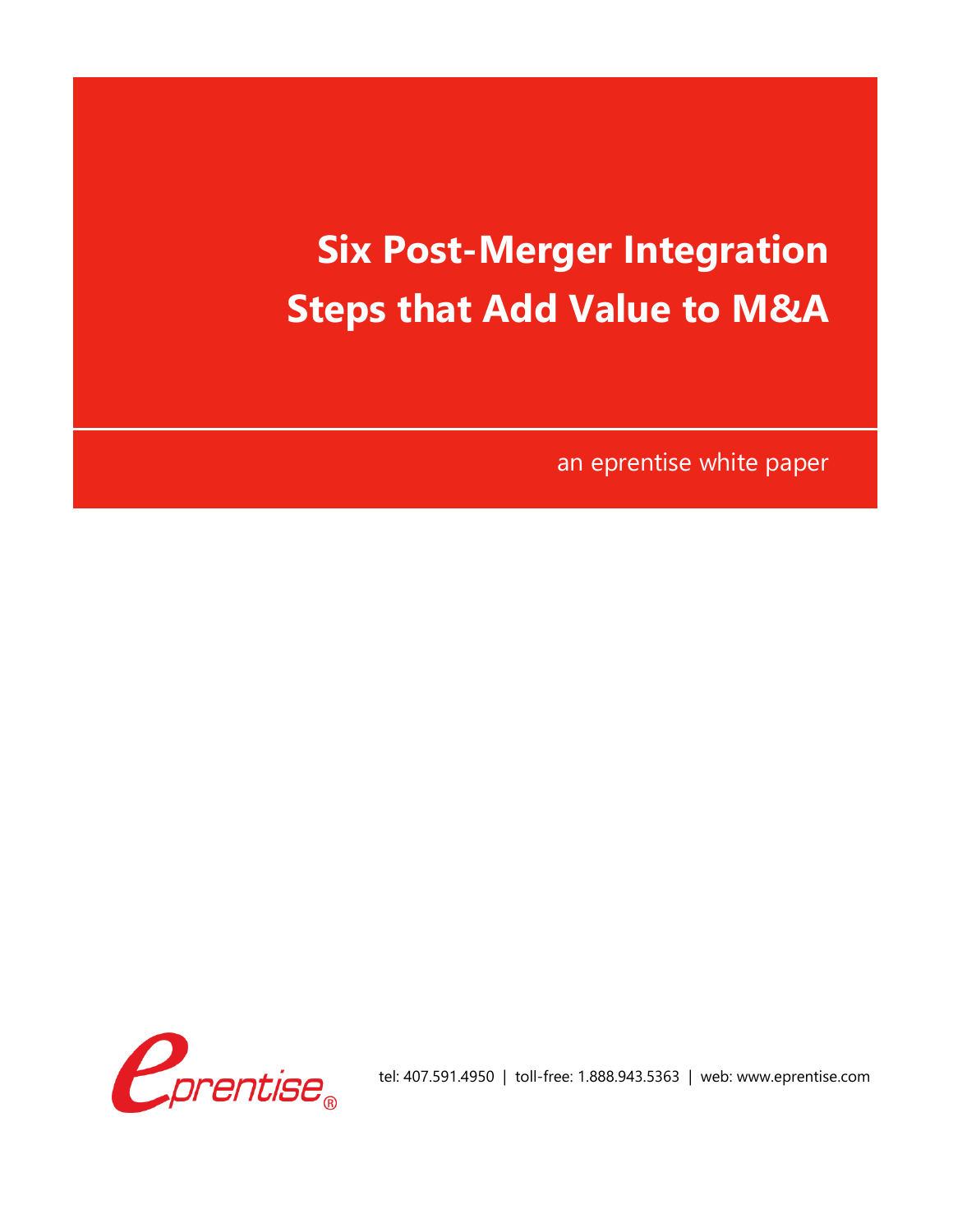Six Post-Merger Integration Steps that Add Value to M&A

Author: Helene Abrams www.eprentise.com

*© 2022 eprentise, LLC. All rights reserved.*

*eprentise, FlexField Express and FlexField are registered trademarks of eprentise, LLC.*

*Oracle is a registered trademark of Oracle Corporation. All other company or product names are used for identification only and may be trademarks of their respective owners.*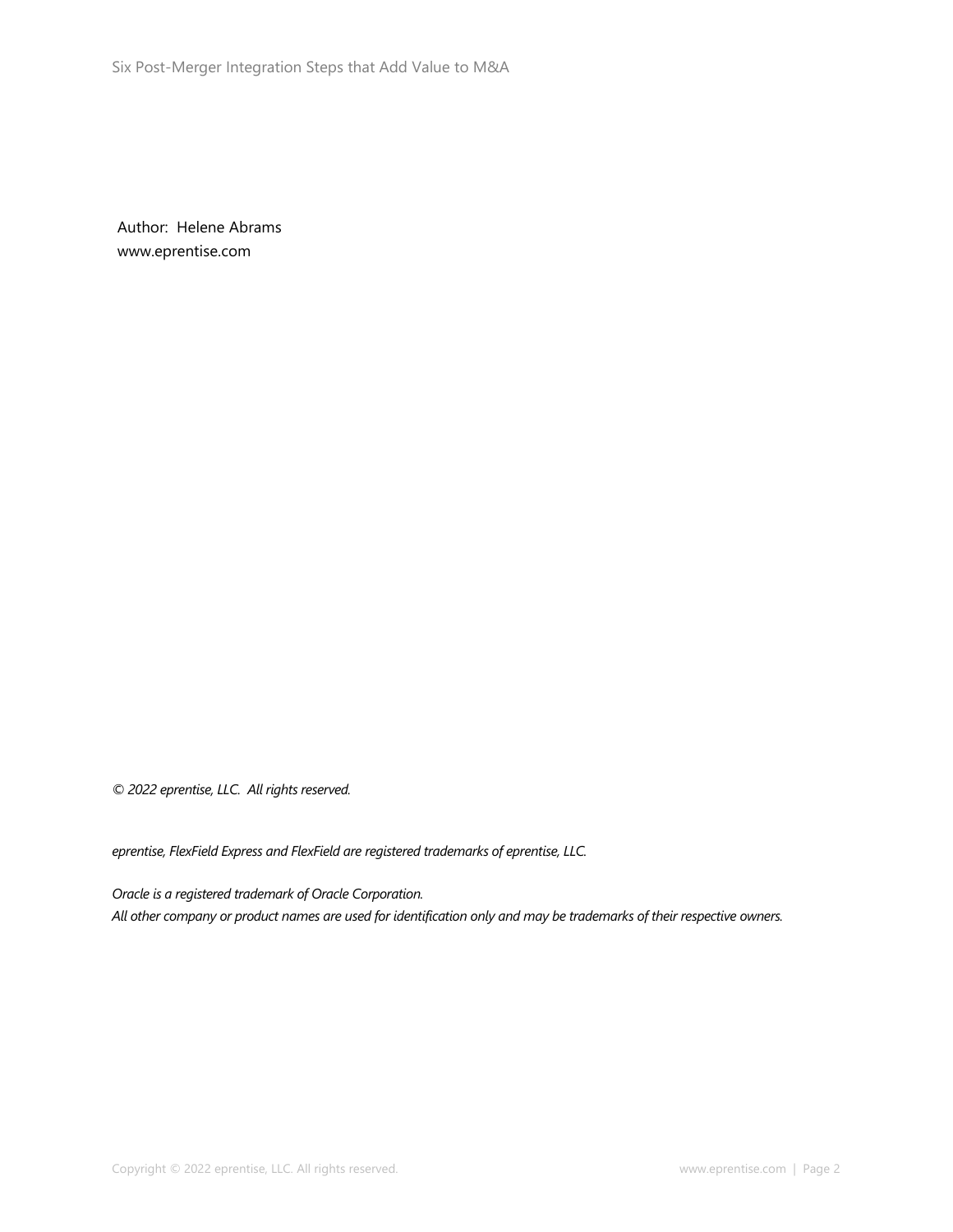In [Part](https://www.eprentise.com/2021/04/15/ma-realizing-the-value/) I of this two-part series we looked at why nearly 90% of mergers go awry and what must be done to ensure that M&A deals achieve maximum value. As discussed previously, regardless of merger type (coexistence, absorption, or synthesis), priority should be given to customer-facing processes vital for supporting the company's customer service, vendor/distributor relationships, sales, customer support, and order management.

Focusing only on consolidation of core processes significantly reduces the time, effort, and costs associated with the merger, leverages the synergies of both companies, and increases the likelihood of success. Below, we've outlined a sequence of post-merger integration steps that focus on core processes and can add value to a merger or acquisition:

#### **1. Align calendars and charts of accounts with acquiring company.**

Post merger, your business will look very different than it did when you originally implemented your calendars and charts of accounts (COA). The gap between your COA and how you need to track your business should be addressed in the first 60 – 90 days after the acquisition. Rather than attempting to create multiple "fix" spreadsheets to bridge the gaps, deploy automated solutions designed to quickly streamline data integration and transfer, such as eprentise **FlexField [Software](http://www.eprentise.com/products/flexfield/)** for aligning the new COA and eprentise [Reorganization](http://www.eprentise.com/products/reorganization/) software to change calendars in Oracle E-Business Suite (EBS).

### **2. Investigate statutory and regulatory requirements in all countries in which the combined entity will operate.**

Establish or revise tax structures and regulatory compliance features for each individual country in which the company operates, and submit necessary regulatory filings and/or reports to the Securities and Exchange Commission. Determine how many different COAs the company currently has, and begin working on a plan to adopt a single, global COA for every business entity. Selecting a reporting unit that accommodates both GAAP and IFRS rules will provide a seamless transition.

#### **3. Revalue assets and date placed in service.**

The new GAAP rules require that all assets have a date placed in service as of the date of the acquisition, the value of the acquisition (i.e. fair market value – usually net value) of the original asset cost, and the depreciated value. This is technically accomplished through aligning the Fixed Assets Key FlexField in EBS to the GL calendar that was changed in step one above, a process that is made significantly easier by using software as opposed to a manual approach.

#### **4. Align versions of Oracle E-Business Suite (EBS).**

Aligning operations with inconsistencies, different meanings of data, or even different patch levels requires a huge manual effort for reconciliation, translation, and maintenance. More than implementing a new technology, changing business processes forces companies to evaluate the value of each of its parts and to work together to develop synergies. Simply moving to the cloud doesn't mitigate the need for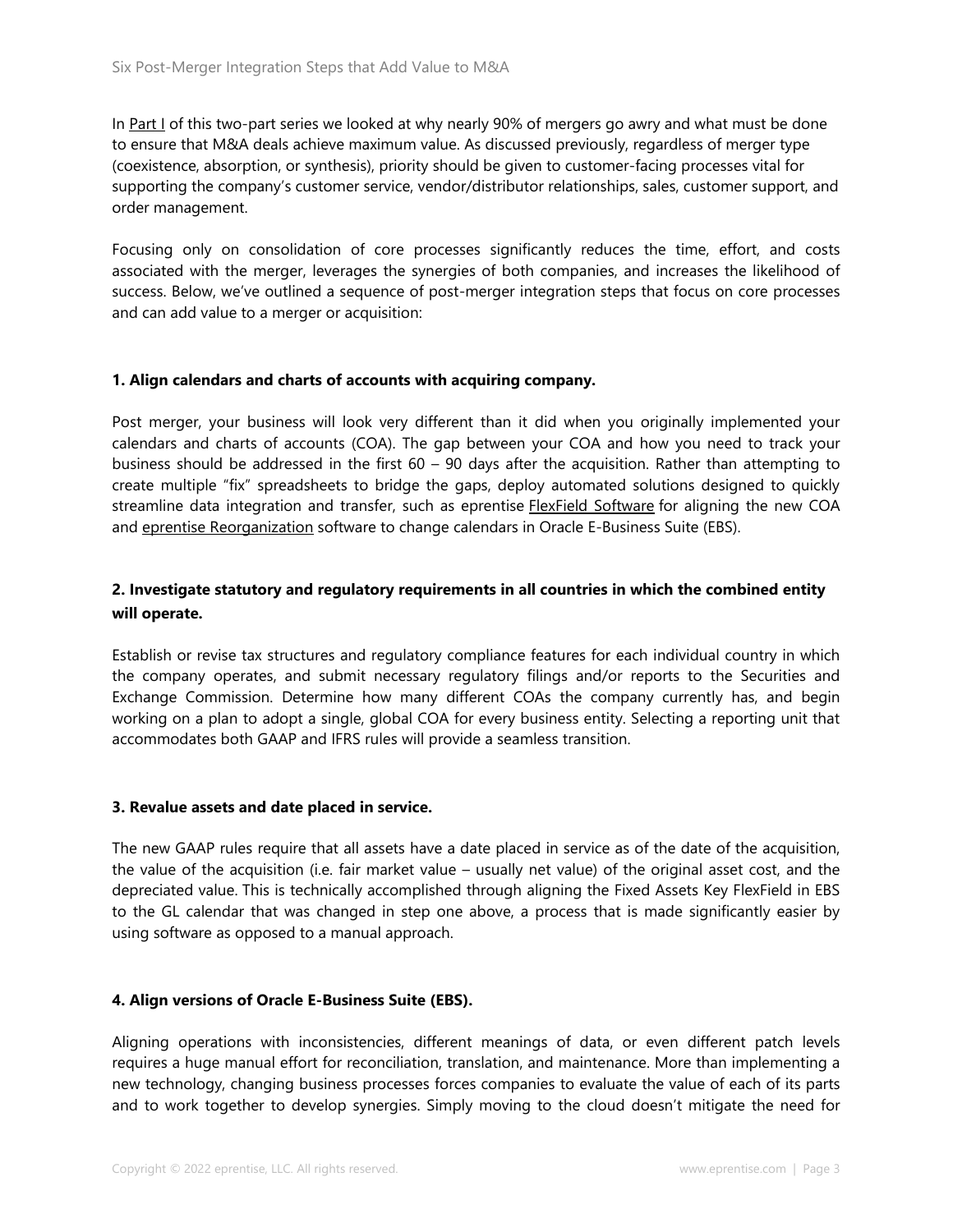global standards, data quality, and control. Providing a set of standards and governance policies is a foundation for the communication and sharing of data. Embracing change enables enterprise growth; companies should look for ways to work with their existing ERP systems before considering a change to a new technology.

#### **5. Consolidate instances.**

Consolidation drives collective agreement on how the business should be run, what data assets need to be shared, and how business processes should be standardized on a foundation of common enterprisewide operating procedures. However, consolidations often leave organizations struggling with disparate versions—or instances—of their ERP software, causing inefficiencies, duplication, and inconsistencies across the entire enterprise. As with alignment of calendars and COAs, deploy automated software that can quickly and cost effectively migrate data to a centralized data center. eprentise Consolidation software automates this process and generates all of the required code, standardizes data, resolves duplicates, aligns set-up parameters, and synchronizes business processes across multiple implementations of EBS.

## **6. Reorganize within an instance to align Sets of Books (or ledgers), Legal Entities, Operating Units, and Inventory Organizations to standardize business processes and leverage synergies of both companies.**

Without alignment and standardization of business processes, companies are unable to capitalize on the strengths each brings to the merger, which can lead to lost value and risk of failure. In the past, companies seeking to align core configurations had two options: create cumbersome workarounds that could result in inconsistent and inaccurate reporting data or undergo a costly and time-consuming reimplementation of their EBS. eprentise Reorganization software enables companies to remodel an existing instance of EBS without loss of history, reimplementation, or building bridges to reconcile information gaps.

A merger is one of the most exciting – and disruptive – events in the life of a company. It presents opportunities to leverage synergies, offer new and exciting products and services, and increase shareholder value. With the right post-merger planning and focus on key success factors and core processes we've covered in this series, companies can avoid the Value Gap and put in motion a transition plan for its people, technology, and processes that establishes a foundation for success now and in the future.